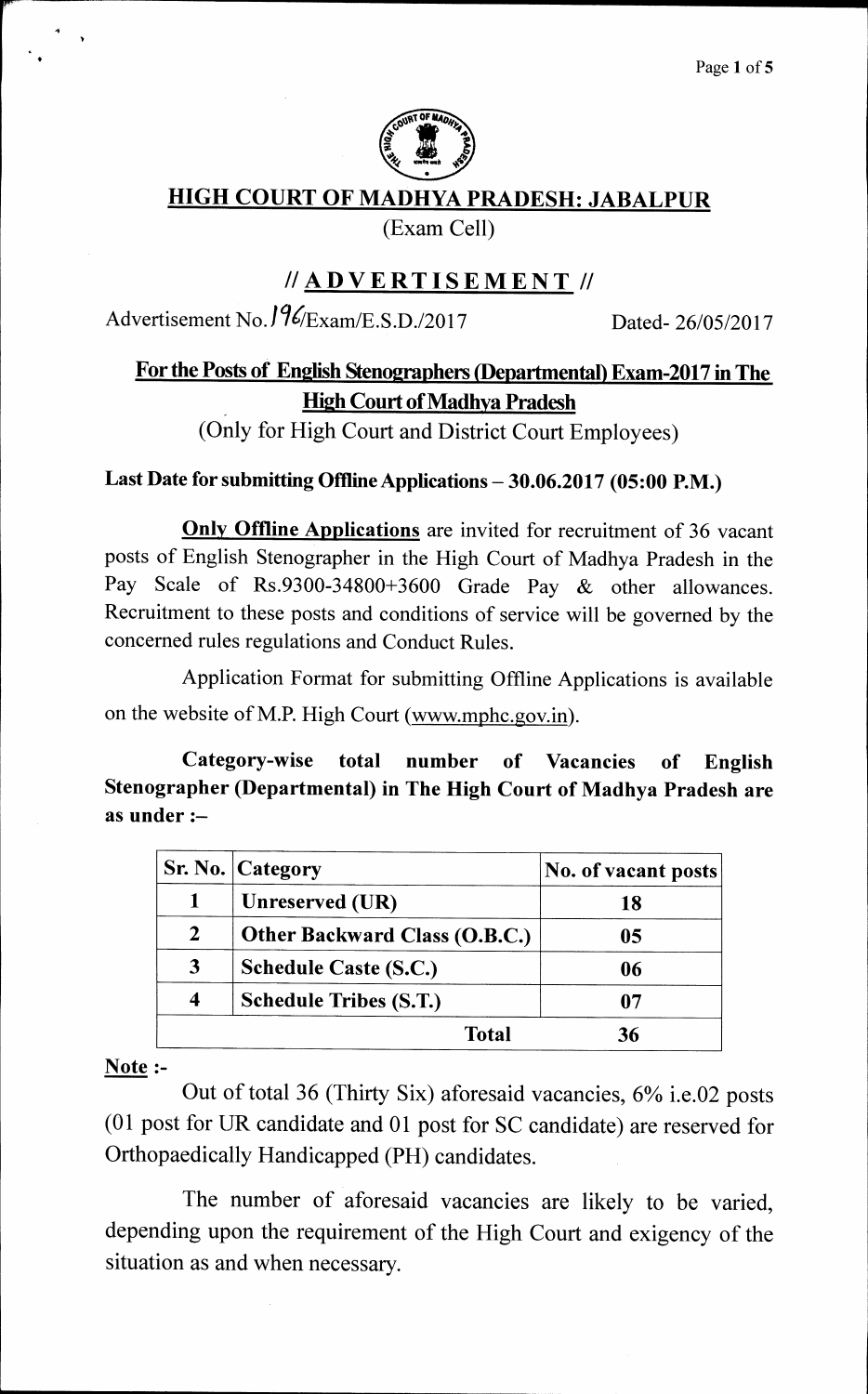#### **2- Eligibility/ Qualifications for English Stenographer (High Court) & (District Courts) -**

- **1. He /she must be citizen of India.**
- **2. He / she must be graduate from any recognized University and also must have passed English Shorthand Examination from any recognized Board of Shorthand & Typewriting at the Speed 80 words per minute.**
- **3. He / she must have knowledge of Computer Application and**
- **4. He / she must be of good character.**

**The candidates, who have acquired all Educational Qualifications, as mentioned above on or before the last date for submitting Offline Application, shall be eligible and those who do not have passed required qualifications on that date, shall not be eligible and shall not be allowed to appear in examination.** 

#### **3. Disqualifications :-**

**In any of the following cases, Applicant/Candidate may be liable for prosecution and/or their candidature for selection may be cancelled and/or he may be prohibited, temporarily or for any specific time period to appear in the Examination conducted by M.P. High Court; —** 

- **(i) If he or she takes or attempts to take any favour in any form at any stage of Examination, or,**
- **(ii) Impersonation by or for the candidate/applicant, or,**
- **(iii) Making or submitting any forged document in support of his or her candidature, or,**
- **(iv) If he or she conceals any material information or provides any false information at any stage of selection process, or appointment, or**
- **(v) If he or she uses or attempts to use, improper or illegal means, either for purpose of being permitted to appear in the Examination or at any stage of Examination in Examination room/hall, or,**
- **(vi) If he or she, during Examination, harasses or threatens or causes physical injury to or misbehaves with, any Officer or employee engaged there for, or,**
- **(vii) If he or she, disobeys any directions relating to Examination including oral directions by the invigilator or observer or any other Officer or employee engaged in conduction of Examination.**
- (viii) If he or she does have a Third Offspring after 26<sup>th</sup> January, 2001.

**Moreover Canvassing in any form will also be a disqualification. Similarly, any attempt on the part of a candidate to enlist support for his candidature/selection/appointment through persons of influence or officers of Government will also disqualify him for candidature/selection/appointment.**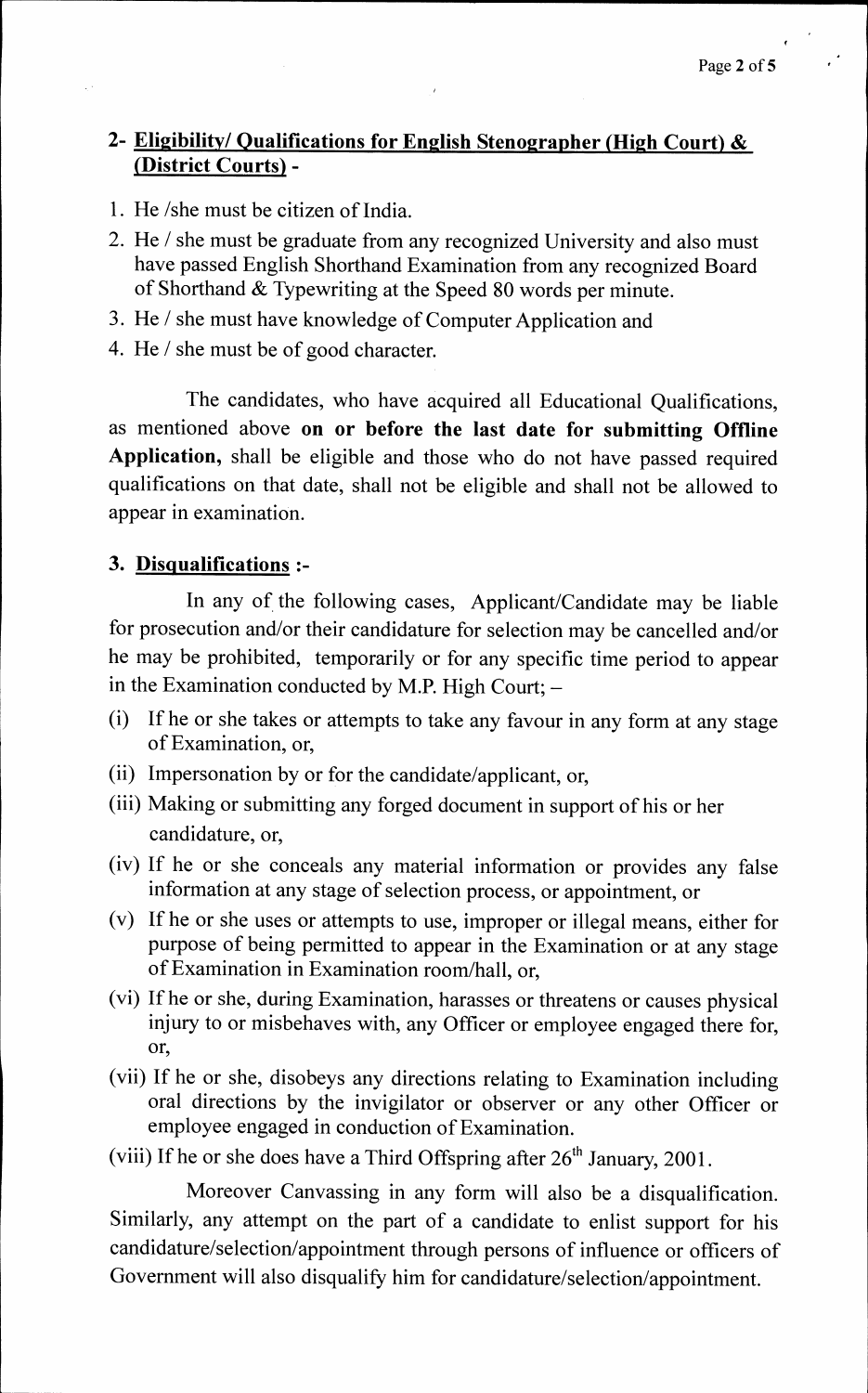#### **4. Admit Cards-**

**Admit Cards shall be issued by the Examination Cell of the High Court and information will be posted in this regard on the website of M.P. High Court.** 

#### **A- EXAMINATION**

**(1) Venue- Looking to the number of vacancies, the Examination May be conducted at M.P. High Court premises at Jabalpur or at any Colleges situated at Jabalpur under control & guidance of Principal Registrar (Exams).** 

#### **(2) Application and Documents for Examination —**

**The proforma of application form shall be ported on website of High Court of M.P. and the candidate may take its print-out to fill-up the same. Application Form along with the self attested copies of all relevant documents & photographs with contact number (Telephone) /Email ID must be sent to the Principal Registrar (Exam), Administrative Block, High Court of M.P., Jabalpur on or before 30.06.2017.** 

**Failure of sending such Application Form & documents as mentioned above, on or before the last date, as mentioned above, for receiving, such application, in prescribed proforma with the required documents and photographs, shall render his/her candidature cancelled and Applications and documents received after above prescribed time shall not be considered on any ground even on the ground of postal delay and shall stand cancelled and such candidates shall not be entitled to appear before the Examination. No representation in this regards shall be entertained and the same shall be summarily rejected.** 

**The Application and documents so received in the Examination Cell, shall be scrutinized by the staff and thereafter, the list of candidates Eligible and of Not-Eligible, for Examination shall be prepared and ported on the website of the High Court (www.mphc.gov.in).**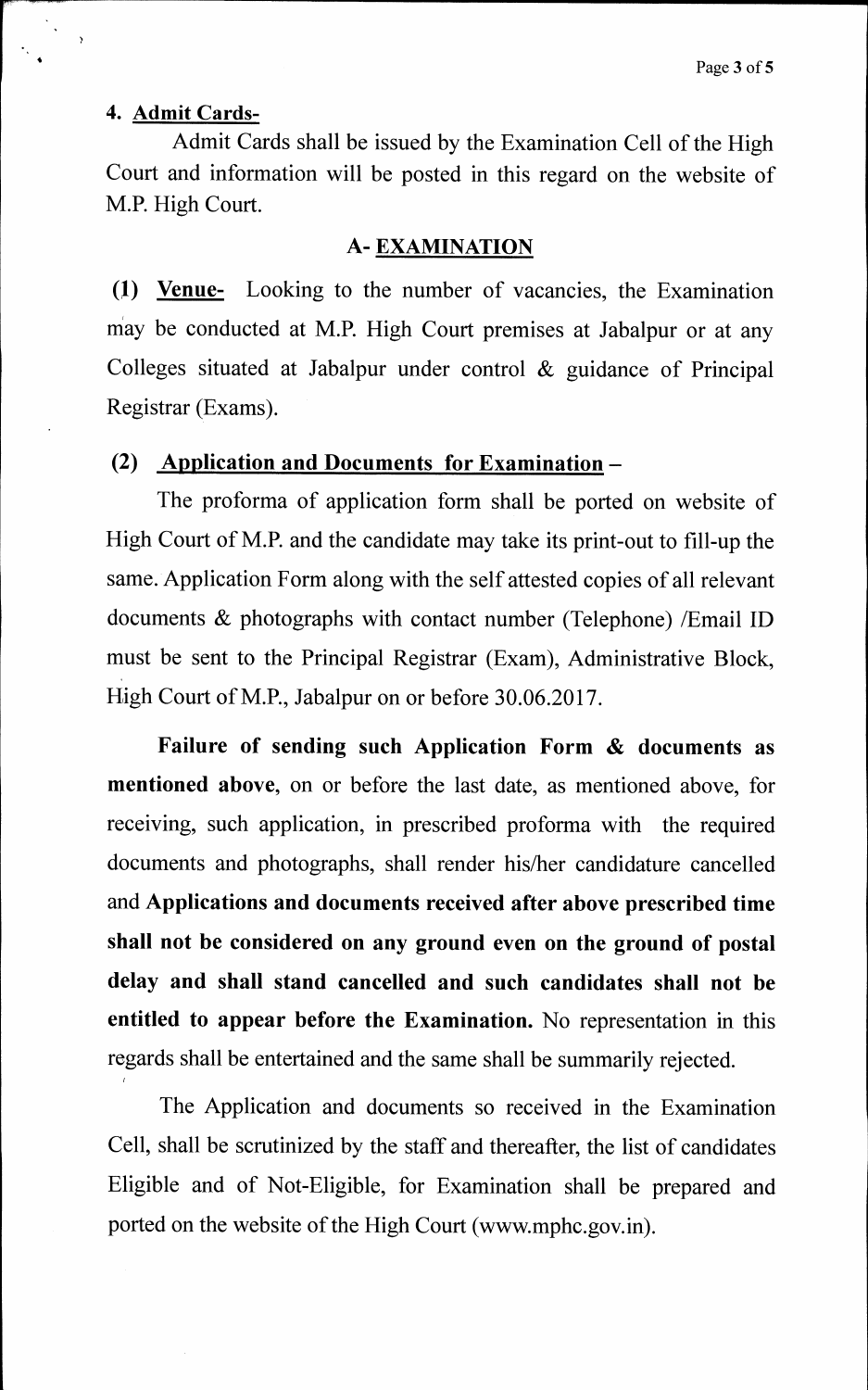# **5- Syllabus and Pattern of Examination For English Stenographer —**

**The syllabus & Pattern and proportion of marks of the Examination shall be as under :-** 

| Sr.<br>No. | <b>Subjects</b>                                      | <b>Marks</b> | <b>Duration</b>                                                                 |
|------------|------------------------------------------------------|--------------|---------------------------------------------------------------------------------|
|            | <b>Shorthand Dictation</b><br>(English) 400 words    | 70           | Dictation of 5 minutes and<br>transcription-typing on<br>computer in 30 Minutes |
|            | General English (Grammar<br>Sentence formation etc.) | <b>20</b>    | 20 Minutes                                                                      |
|            | <b>Computer Application</b>                          | 10           | 10 Minutes                                                                      |
|            | <b>Total</b>                                         | 100          |                                                                                 |

**Note:- 1. Separate answer sheet for paper shall be provided to each candidate.** 

**2. All typing tests shall be carried out by the Candidates on computer only. Computers shall be provided to them at Examination Centre.** 

#### **6- Result of Examination —**

**In the Examination, Norms for valuation for Transcription - 1/2 mark shall be deducted for one mistake/omission and after 50 mistakes/ omissions, the candidate would not be eligible for selection as English Stenographer.** 

**The Result of Examination may be made available on Website of M.P. High Court as well as Notice Board of the High Court (Examination Cell). However, the marks obtained by candidates in the Examination, shall not be disclosed until Final Select List is published. After valuation of Examination the Result shall be prepared and declared without any delay.** 

**No revaluation shall be permissible at any stage of the examination or thereafter. Any application or representation received in this regard shall be summarily rejected without assigning any reason.** 

#### **7- Final Select List-**

**After completion of the Examination, separate Merit List for each category shall be prepared. Merit-wise List of selected candidates who appeared in the Examination shall be declared and ported on the website of M.P. High Court.**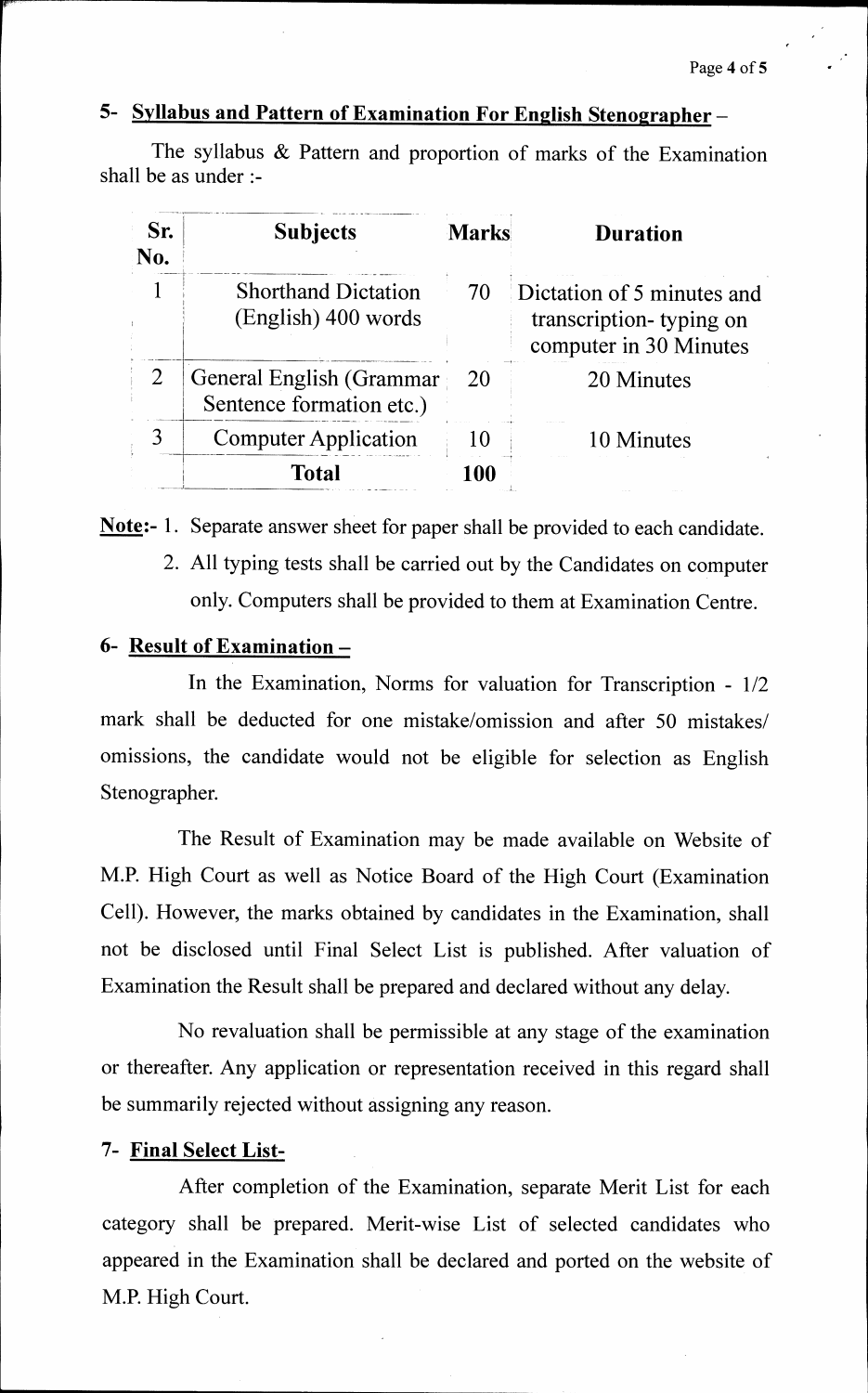**All the used Examination material (except of selected candidates) shall be eliminated after one year from the date of declaration of final result /Select List.** 

**Note-- The High Court has all the rights reserved to make any change, at any time, in the Selection process, including Date, time and Venue of Main Exam which may be notified by porting on the website of High Court namely www.mphc.gov.in. Any representation, in this behalf, shall not be entertained and shall stand rejected without assigning any reason.** 

> **(AKHIL KUMAR SRIVASTAVA) PRINCIPAL REGISTRAR (EXAM)**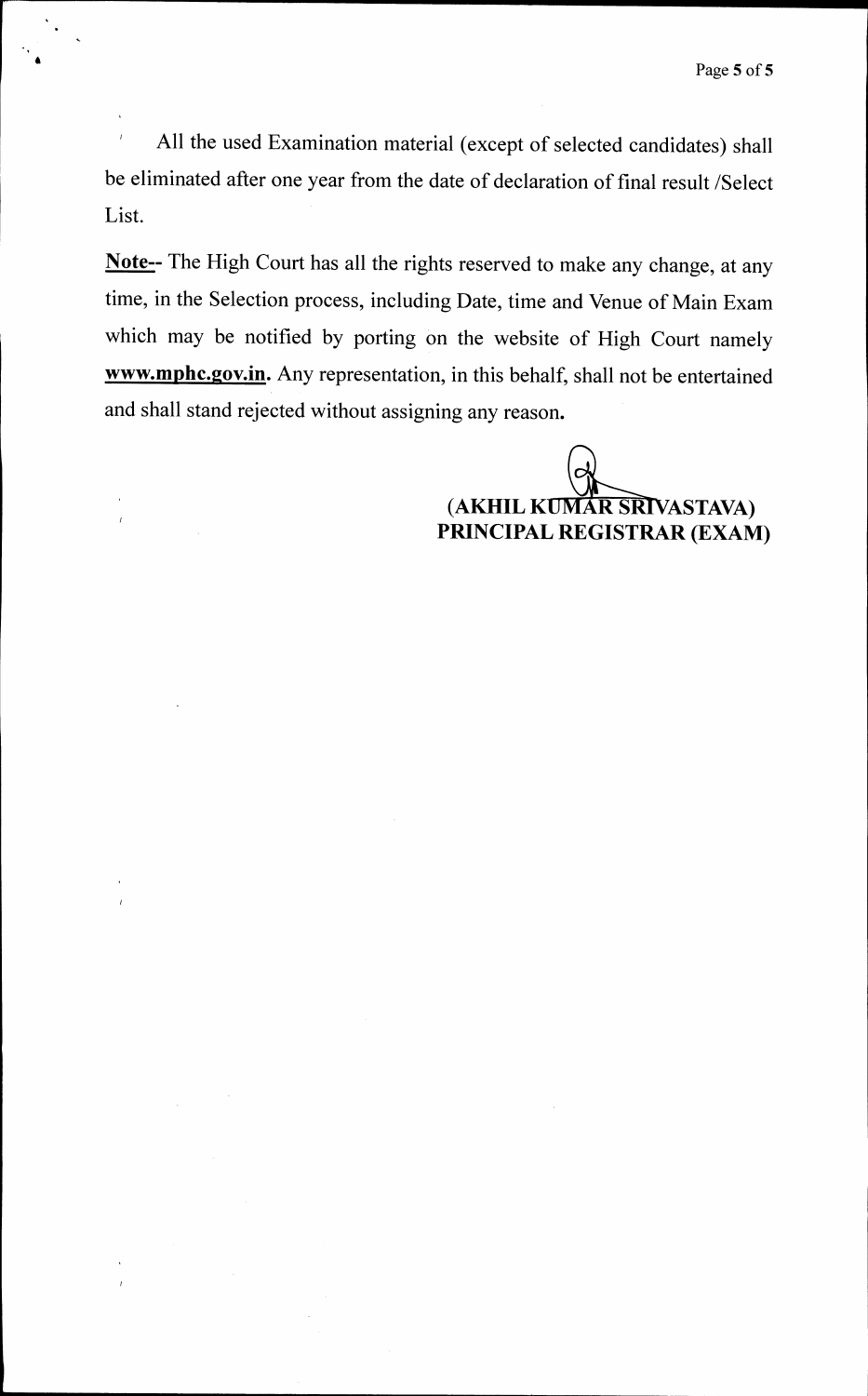

# **HIGH COURT OF MADHYA PRADESH : JABALPUR**

# **APPLICATION FOR THE POST OF ENGLISH STENOGRAPHER (DEPARTMENTAL) EXAM — 2017**

**(Only for High Court and District Court Employees)** 

**Note :— Kindly, read the Instructions available on the website of M.P. High Court (www.mphc.gov.in), before, filling of this application.** 

**Affix his/her A Self-attested Latest Passport Size Coloured Photo** 

## **Particulars of Employees -**

 $\zeta$ 

| (1) |                                                                                     |  |  |  |  |
|-----|-------------------------------------------------------------------------------------|--|--|--|--|
|     |                                                                                     |  |  |  |  |
| (2) | Father's/Husband's Name                                                             |  |  |  |  |
| (3) | Date of Birth                                                                       |  |  |  |  |
| (4) | Category (UR/OBC/SC/ST)                                                             |  |  |  |  |
| (5) | <b>Present Post</b>                                                                 |  |  |  |  |
| (6) |                                                                                     |  |  |  |  |
|     |                                                                                     |  |  |  |  |
|     |                                                                                     |  |  |  |  |
|     |                                                                                     |  |  |  |  |
| (7) |                                                                                     |  |  |  |  |
| (8) |                                                                                     |  |  |  |  |
| (9) | Is any Departmental Enquiry pending against you?                                    |  |  |  |  |
|     | YES  <br>N <sub>O</sub><br>If yes, mention briefly the charges levelled against you |  |  |  |  |
|     | $\&$ stage of proceeding(s)                                                         |  |  |  |  |
|     |                                                                                     |  |  |  |  |
|     |                                                                                     |  |  |  |  |